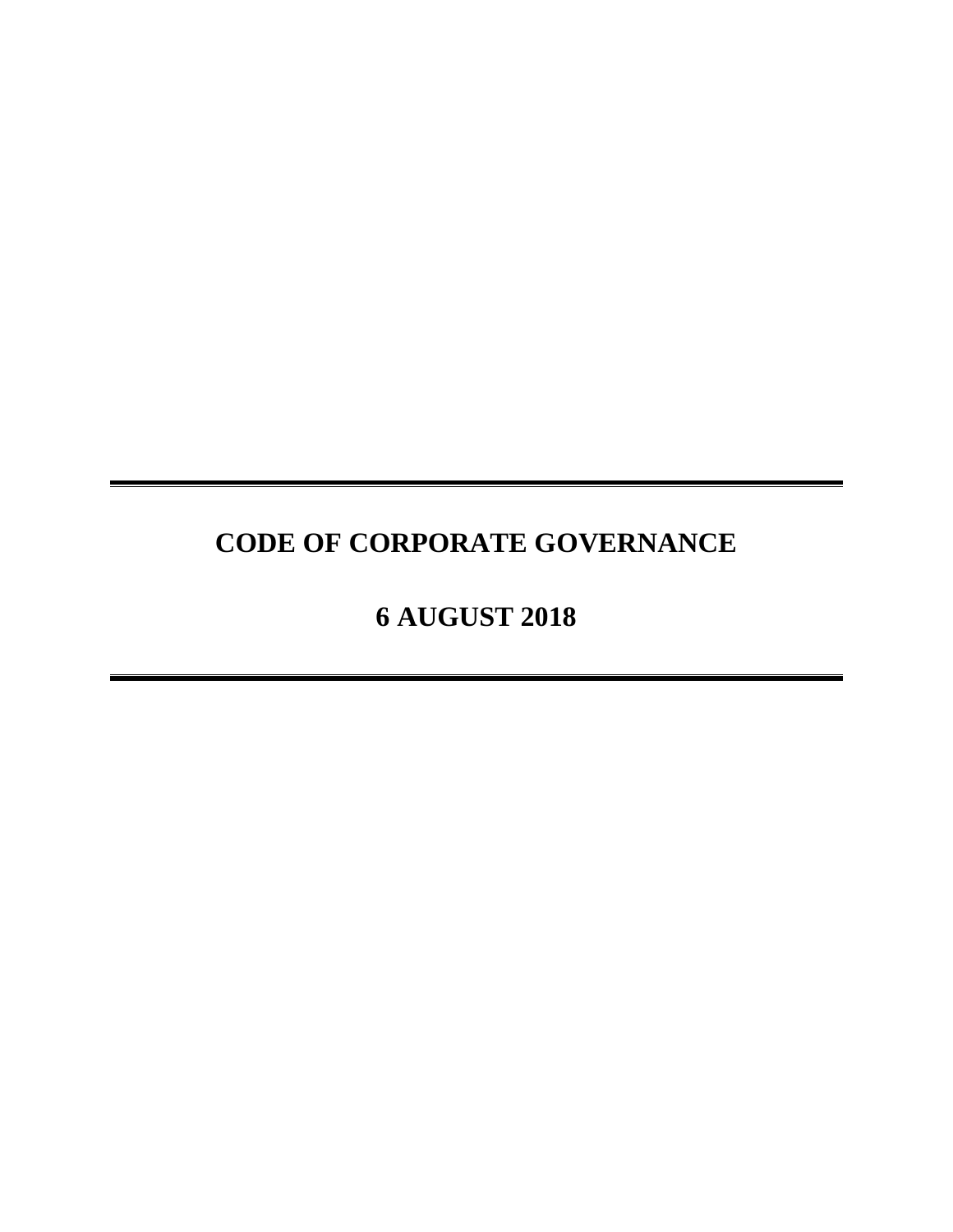#### **Introduction**

- 1. Corporate governance refers to having the appropriate people, processes and structures to direct and manage the business and affairs of the company to enhance long-term shareholder value, whilst taking into account the interests of other stakeholders. Companies that embrace the tenets of good governance, including accountability, transparency and sustainability, are more likely to engender investor confidence and achieve long-term sustainable business performance.
- 2. The Code of Corporate Governance (the "Code"), which is applicable to listed companies in Singapore on a comply-or-explain basis, first came into effect on 1 January 2003. The Code aims to promote high levels of corporate governance in Singapore by putting forth Principles of good corporate governance and Provisions with which companies are expected to comply. The Practice Guidance complements the Code by providing guidance on the application of the Principles and Provisions and setting out best practices for companies. Adoption of the Practice Guidance is voluntary.
- 3. The Code takes as its starting point a recognition that the Board has the dual role of setting strategic direction, and of setting the company's approach to governance. This includes establishing an appropriate culture, values and ethical standards of conduct at all levels of the company. The role of the Board is therefore broader than that of providing oversight. A well-constituted Board fosters more complete discussions, leading to better decisions and enhanced business performance. This version of the Code expands on the need for a strong and independent element on the Board, along with a diverse skill set.
- 4. Given the centrality of the Board to good corporate governance, it is fundamental that the Chairman of the Board (the "Chairman") sets the right tone. The Chairman should encourage a full and frank exchange of views, drawing out contributions from all directors so that the debate benefits from the full diversity of views around the boardroom table. The Chairman should seek to stimulate and engender a robust yet collegiate setting, set the right ethical and behavioural tone, and provide leadership to the Board.
- 5. Good corporate governance is good for the company, with a well-governed company better placed to perform over the longer-term. The Code should not be seen as burdensome but should help companies by giving clear direction on good Board and Management practices that will help build investor and stakeholder confidence. For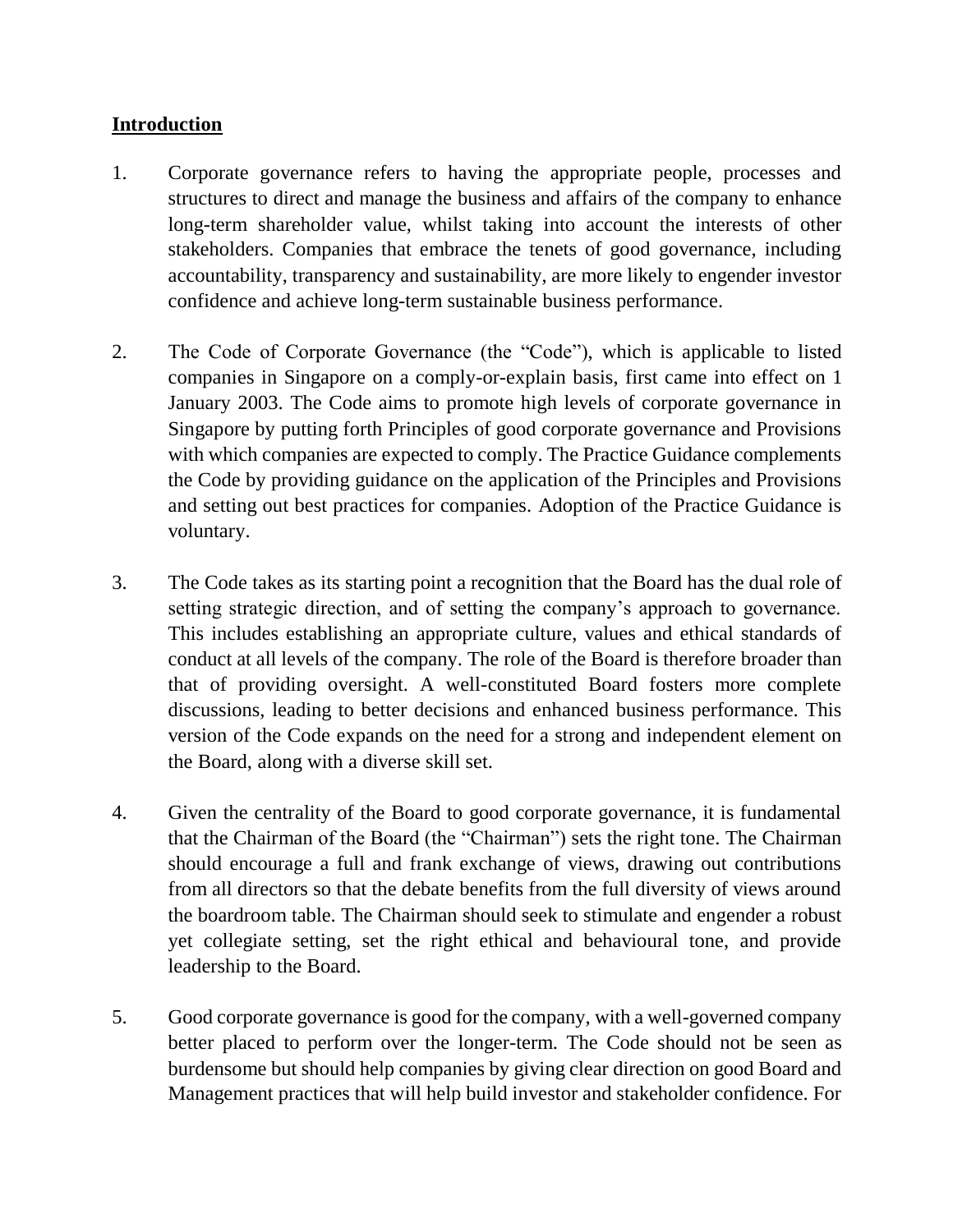this outcome, a culture of substantive compliance, rather than a checklist approach, is crucial. A sustainably successful company is good for myriad stakeholders: employees, suppliers, customers, shareholders, as well as society at large.

#### **Comply or explain**

- 6. This updated version of the Code represents a significant development both in terms of the way the Code is structured, and the way in which companies are required to describe their corporate governance practices.
- 7. This version of the Code has at its core broad Principles of corporate governance. Compliance with, and observation of, these Principles is mandatory. These Principles set out broadly accepted characteristics of good corporate governance. Companies are required<sup>1</sup> to describe their corporate governance practices with reference to both the Principles and Provisions, and how the company's practices conform to the Principles.
- 8. The Provisions that underpin the Principles are designed to support compliance with the Principles. These Provisions, which replace the Guidelines of previous Codes, are drafted in a simple and direct manner, and describe the tenets of good corporate governance. Companies are expected to comply with the Provisions, and variations from Provisions are acceptable to the extent that companies explicitly state and explain how their practices are consistent with the aim and philosophy of the Principle in question. The explanations of variations should be comprehensive and meaningful.
- 9. The emphasis of the Code is for companies to provide thoughtful and meaningful explanations around their practices, and for investors to carefully consider these discussions as part of their engagements with companies. Frank and informed dialogue between companies and their shareholders is a central tenet of good corporate governance, and encourages more active stewardship. Better engagement between these parties will benefit the company and investors.

 $\overline{\phantom{a}}$ <sup>1</sup> Rule 710 of the SGX Listing Rules (Mainboard) / Rule 710 of the SGX Listing Rules (Catalist)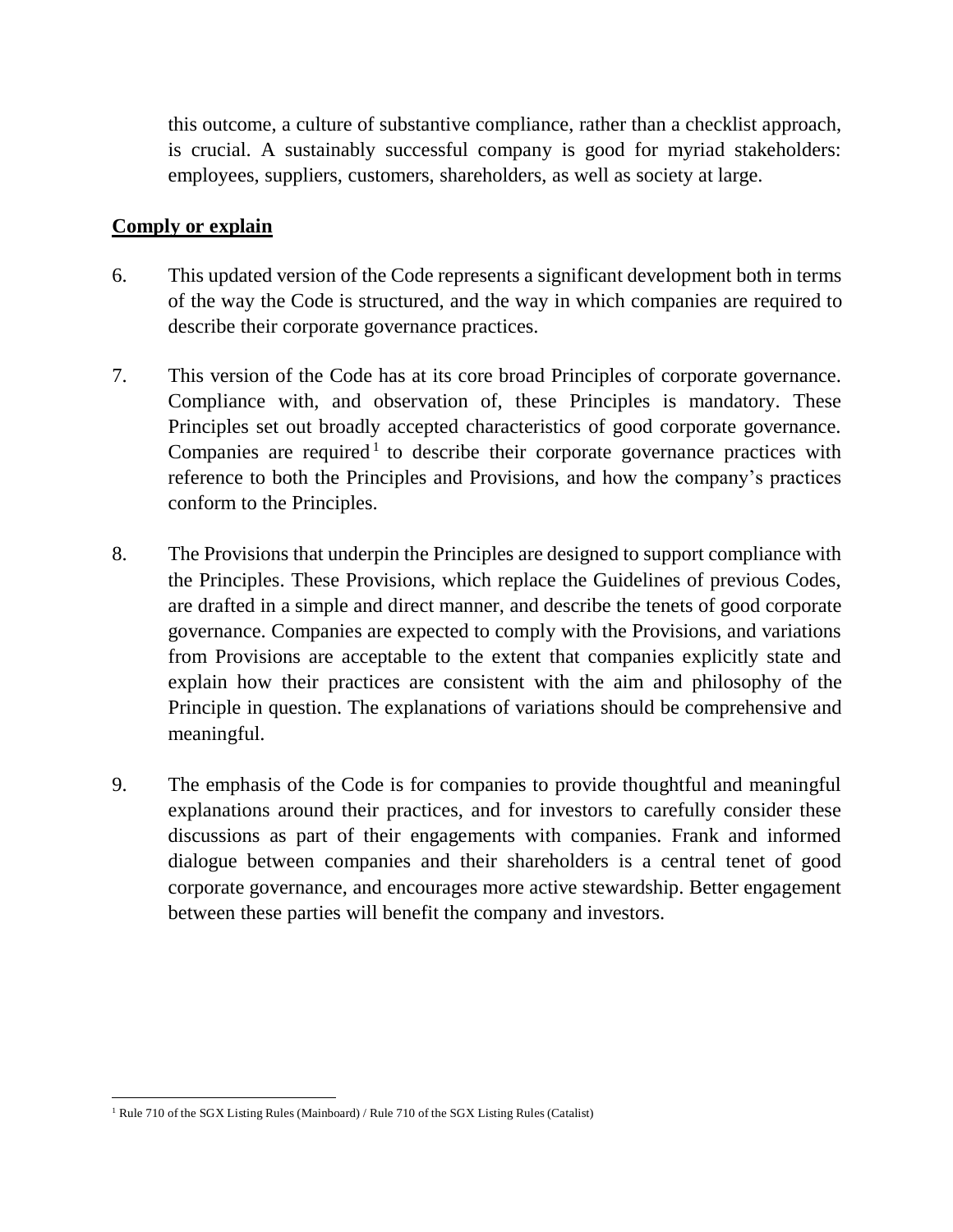# **BOARD MATTERS THE BOARD'S CONDUCT OF AFFAIRS**

#### **Principle:**

1 The company is headed by an effective Board which is collectively responsible and works with Management for the long-term success of the company.

#### **Provisions:**

 $\overline{a}$ 

- 1.1 Directors are fiduciaries who act objectively in the best interests of the company and hold Management accountable for performance. The Board puts in place a code of conduct and ethics, sets appropriate tone-from-the-top and desired organisational culture, and ensures proper accountability within the company. Directors facing conflicts of interest recuse themselves from discussions and decisions involving the issues of conflict.
- 1.2 Directors understand the company's business as well as their directorship duties (including their roles as executive, non-executive and independent directors). Directors are provided with opportunities to develop and maintain their skills and knowledge at the company's expense<sup>2</sup>. The induction, training and development provided to new and existing directors are disclosed in the company's annual report.
- 1.3 The Board decides on matters that require its approval and clearly communicates this to Management in writing. Matters requiring board approval are disclosed in the company's annual report.
- 1.4 Board committees, including Executive Committees (if any), are formed with clear written terms of reference setting out their compositions, authorities and duties, including reporting back to the Board. The names of the committee members, the terms of reference, any delegation of the Board's authority to make decisions, and a summary of each committee's activities, are disclosed in the company's annual report.
- 1.5 Directors attend and actively participate in Board and board committee meetings. The number of such meetings and each individual director's attendances at such

<sup>&</sup>lt;sup>2</sup> Rule 210(5)(a) of the SGX Listing Rules (Mainboard) / Rule 406(3)(a) of the SGX Listing Rules (Catalist) requires any director who has had no prior experience as a director of a listed company to undergo training in the roles and responsibilities of a listed company director.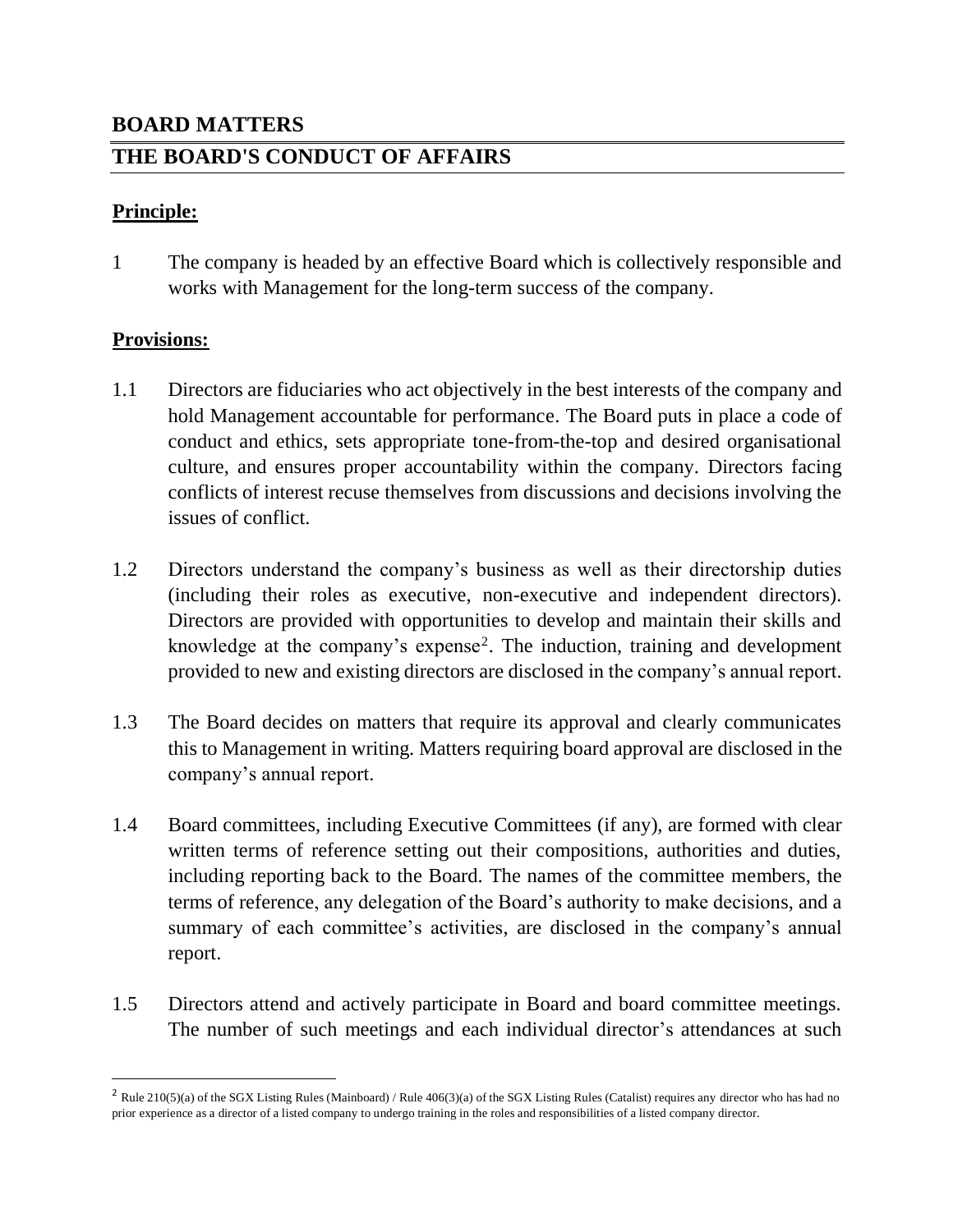meetings are disclosed in the company's annual report. Directors with multiple board representations ensure that sufficient time and attention are given to the affairs of each company.

- 1.6 Management provides directors with complete, adequate and timely information prior to meetings and on an on-going basis to enable them to make informed decisions and discharge their duties and responsibilities.
- 1.7 Directors have separate and independent access to Management, the company secretary, and external advisers (where necessary) at the company's expense. The appointment and removal of the company secretary is a decision of the Board as a whole.

### **BOARD COMPOSITION AND GUIDANCE**

#### **Principle:**

2 The Board has an appropriate level of independence and diversity of thought and background in its composition to enable it to make decisions in the best interests of the company.

#### **Provisions:**

 $\overline{\phantom{a}}$ 

2.1 An "independent" director<sup>3</sup> is one who is independent in conduct, character and judgement, and has no relationship with the company, its related corporations<sup>4</sup>, its substantial shareholders<sup>5</sup> or its officers that could interfere, or be reasonably perceived to interfere, with the exercise of the director's independent business judgement in the best interests of the company<sup>6</sup>.

<sup>&</sup>lt;sup>3</sup> Rule 1207(10B) of the SGX Listing Rules (Mainboard) / Rule 1204(10B) of the SGX Listing Rules (Catalist) requires the Board to identify in the company's annual report each director it considers to be independent.

<sup>4</sup> The term "**related corporation**", in relation to the company, has the same meaning as currently defined in the Companies Act (Chapter 50) of Singapore, i.e. a corporation that is the company's holding company, subsidiary or fellow subsidiary.

<sup>5</sup> A "substantial shareholder" is a shareholder who has an interest or interests in one or more voting shares (excluding treasury shares) in the company and the total votes attached to that share, or those shares, is not less than 5% of the total votes attached to all voting shares (excluding treasury shares) in the company, in line with the definition set out in section 2 of the Securities and Futures Act (Chapter 289) of Singapore. <sup>6</sup> A director who falls under the circumstances described in Rule 210(5)(d) of the SGX Listing Rules (Mainboard) / Rule 406(3)(d) of the SGX Listing Rules (Catalist) is not independent. These circumstances apply to the following: (i) a director being employed by the company or any of its related corporations for the current or any of the past three financial years; (ii) a director who has an immediate family member who is, or has been in any of the past three financial years, employed by the company or any of its related corporations and whose remuneration is determined by the Remuneration Committee; (iii) a director who has been a director for an aggregate period of more than 9 years (whether before or after listing) and whose continued appointment as an independent director has not been sought and approved in separate resolutions by (A) all shareholders; and (B) all shareholders, excluding shareholders who also serve as the directors or the chief executive officer of the company, and associates of such directors and chief executive officers. Rule 210(5)(d)(i) and (ii) of the SGX Listing Rules (Mainboard) / Rule 406(3)(d)(i) and (ii) of the SGX Listing Rules (Catalist) come into effect from 1 January 2019. Rule 210(5)(d)(iii) of the SGX Listing Rules (Mainboard) and Rule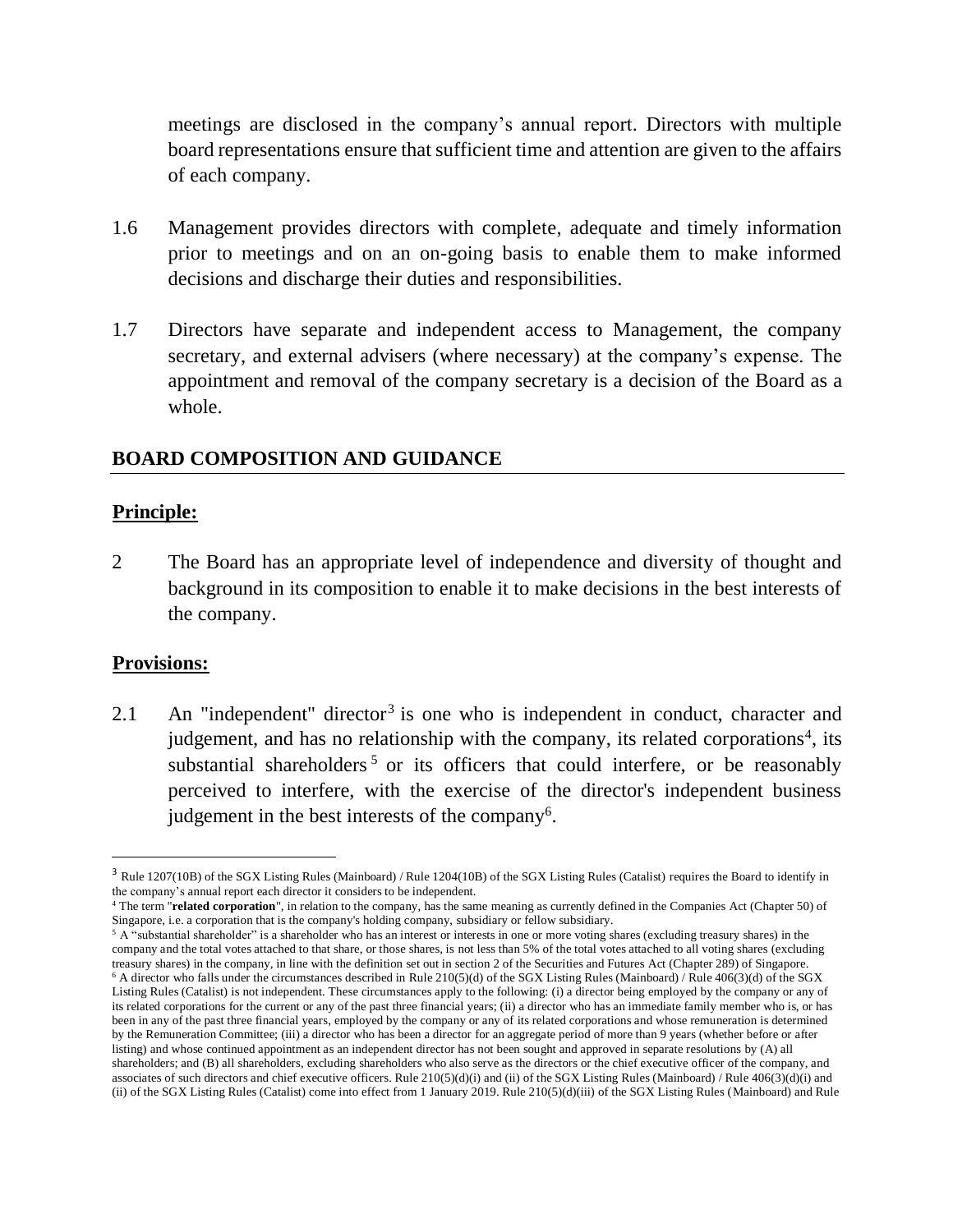- 2.2 Independent directors make up a majority of the Board<sup>7</sup> where the Chairman is not independent<sup>8</sup>.
- 2.3 Non-executive directors make up a majority of the Board.
- 2.4 The Board and board committees are of an appropriate size, and comprise directors who as a group provide the appropriate balance and mix of skills, knowledge, experience, and other aspects of diversity such as gender and age, so as to avoid groupthink and foster constructive debate. The board diversity policy and progress made towards implementing the board diversity policy, including objectives, are disclosed in the company's annual report.
- 2.5 Non-executive directors and/or independent directors, led by the independent Chairman or other independent director as appropriate, meet regularly without the presence of Management. The chairman of such meetings provides feedback to the Board and/or Chairman as appropriate.

## **CHAIRMAN AND CHIEF EXECUTIVE OFFICER**

#### **Principle:**

3 There is a clear division of responsibilities between the leadership of the Board and Management, and no one individual has unfettered powers of decision-making.

#### **Provisions:**

3.1 The Chairman and the Chief Executive Officer ("CEO") are separate persons to ensure an appropriate balance of power, increased accountability, and greater capacity of the Board for independent decision making<sup>9</sup>.

 $\overline{a}$ 410(3)(d)(iii) will come into effect on 1 January 2022. Prior to 1 January 2022, the corresponding Guideline 2.4 in the 2012 Code of Corporate Governance will continue to apply.

<sup>&</sup>lt;sup>7</sup> Rule 210(5)(c) of the SGX Listing Rules (Mainboard) / Rule 406(3)(c) of the SGX Listing Rules (Catalist) requires independent directors to make up at least one-third of the Board. This rule will be come into effect on 1 January 2022. Prior to 1 January 2022, the corresponding Guideline 2.1 in the 2012 Code of Corporate Governance will continue to apply.

<sup>8</sup> The Chairman is not independent when (i) he or she is not an independent director, (ii) he or she is also the CEO, (iii) he or she and the CEO are immediate family members as defined in the Listing Manual of the Singapore Exchange (i.e. the person's spouse, child, adopted child, step-child, brother, sister and parent), (iv) he or she and the CEO have close family ties with each other (i.e. a familial relationship between two parties which extends beyond immediate family members and could influence the impartiality of the Chairman) as determined by the Nominating Committee, or (v) he or she is part of the Management team.

<sup>9</sup> Rule 1207(10A) of the SGX Listing Rules (Mainboard) / Rule 1204(10A) of the SGX Listing Rules (Catalist) requires the Board to disclose the relationship between the Chairman and the CEO if they are immediate family members.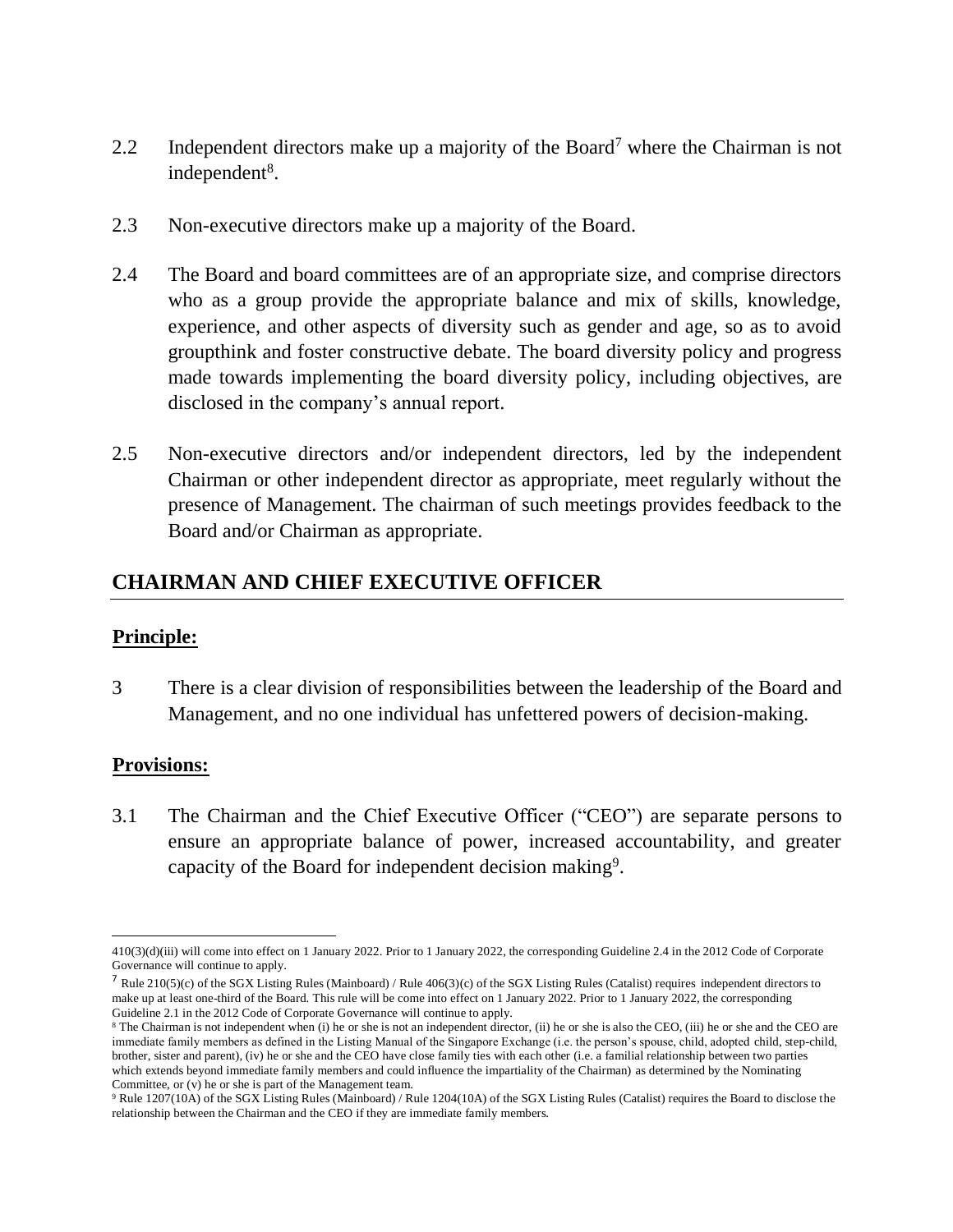- 3.2 The Board establishes and sets out in writing the division of responsibilities between the Chairman and the CEO.
- 3.3 The Board has a lead independent director to provide leadership in situations where the Chairman is conflicted, and especially when the Chairman is not independent. The lead independent director is available to shareholders where they have concerns and for which contact through the normal channels of communication with the Chairman or Management are inappropriate or inadequate.

#### **BOARD MEMBERSHIP**

#### **Principle:**

4 The Board has a formal and transparent process for the appointment and reappointment of directors, taking into account the need for progressive renewal of the Board.

- 4.1 The Board establishes a Nominating Committee ("NC") <sup>10</sup> to make recommendations to the Board on relevant matters relating to:
	- (a) the review of succession plans for directors, in particular the appointment and/or replacement of the Chairman, the CEO and key management personnel<sup>11</sup>;
	- (b) the process and criteria for evaluation of the performance of the Board, its board committees and directors;
	- (c) the review of training and professional development programmes for the Board and its directors; and
	- (d) the appointment and re-appointment  $12$  of directors (including alternate

 $\overline{\phantom{a}}$ <sup>10</sup> Rule 210(5)(e) of the SGX Listing Rules (Mainboard) / Rule 406(3)(e) of the SGX Listing Rules (Catalist) requires companies to establish one or more committees as may be necessary to perform the functions of an Audit Committee, a Nominating Committee and a Remuneration

Committee. Each committee formed has written terms of reference which clearly set out the authority and duties of the committee.

<sup>&</sup>lt;sup>11</sup> The term "key management personnel" shall mean the CEO and other persons having authority and responsibility for planning, directing and controlling the activities of the company.

<sup>&</sup>lt;sup>12</sup>Rule 720(5) of the SGX Listing Rules (Mainboard) / Rule 720(4) of the SGX Listing Rules (Catalist) requires all directors to submit themselves for re-nomination and re-election at least once every three years.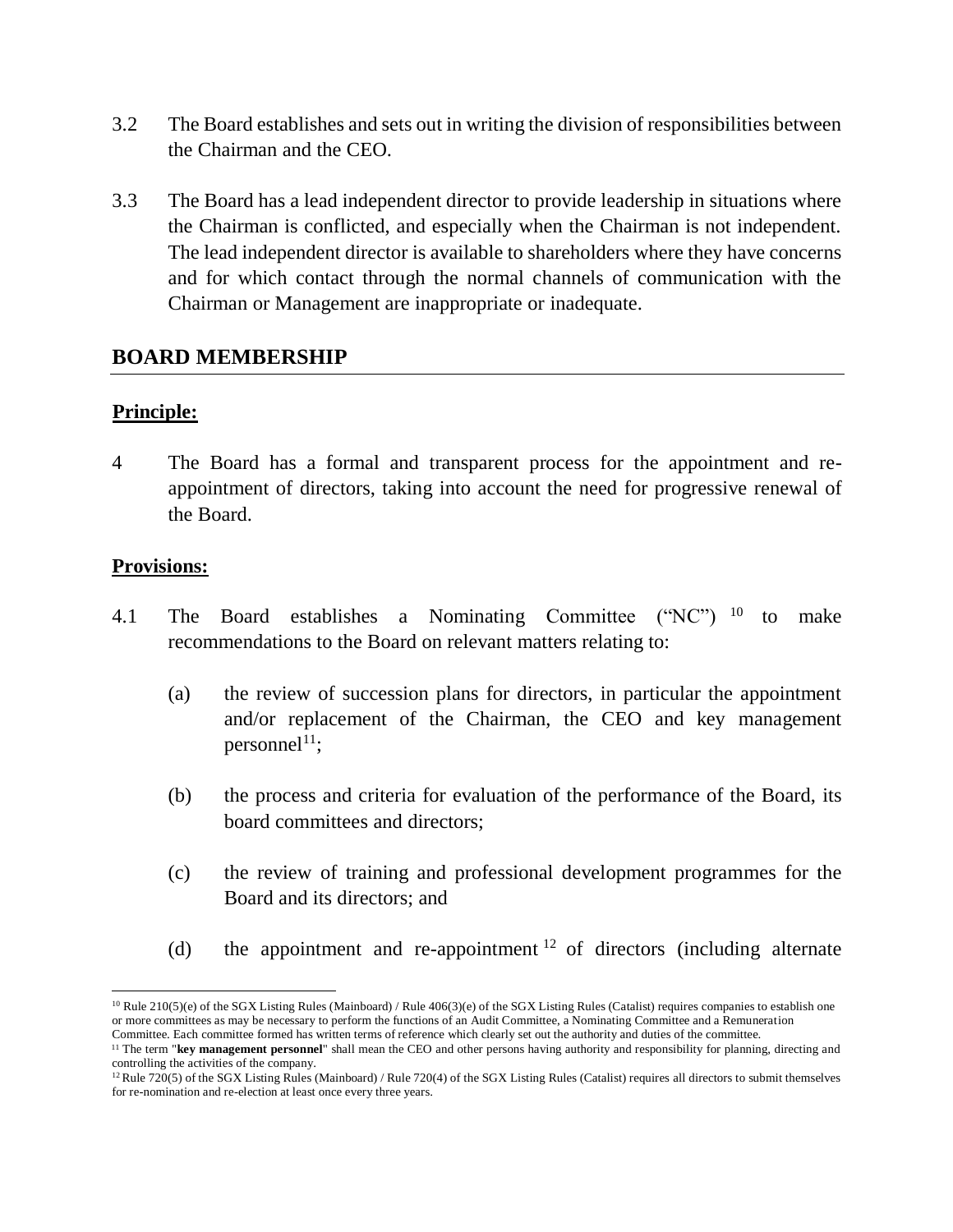directors, if any $)^{13}$ .

- 4.2 The NC comprises at least three directors, the majority of whom, including the NC Chairman, are independent. The lead independent director, if any, is a member of the NC.
- 4.3 The company discloses the process for the selection, appointment and reappointment of directors to the Board, including the criteria used to identify and evaluate potential new directors and channels used in searching for appropriate candidates in the company's annual report.
- 4.4 The NC determines annually, and as and when circumstances require, if a director is independent, having regard to the circumstances set forth in Provision 2.1. Directors disclose their relationships with the company, its related corporations, its substantial shareholders or its officers, if any, which may affect their independence<sup>14</sup>, to the Board. If the Board, having taken into account the views of the NC, determines that such directors are independent notwithstanding the existence of such relationships, the company discloses the relationships and its reasons in its annual report.
- 4.5 The NC ensures that new directors are aware of their duties and obligations. The NC also decides if a director is able to and has been adequately carrying out his or her duties as a director of the company. The company discloses in its annual report the listed company directorships and principal commitments <sup>15</sup> of each director, and where a director holds a significant number of such directorships and commitments, it provides the NC's and Board's reasoned assessment of the ability of the director to diligently discharge his or her duties.

 $\overline{a}$ <sup>13</sup> Rule 720(6) of the SGX Listing Rules (Mainboard) / Rule 720(5) of the SGX Listing Rules (Catalist) requires key information on directors to be provided together with each resolution on the proposed appointment or re-appointment of directors.

 $14$  Such relationships include business relationships which the director, his or her immediate family member, or an organisation which the director, or his or her immediate family member is a substantial shareholder, partner (with 5% or more stake), executive officer or director in has with the company or any of its related corporations, and the director's direct association with a substantial shareholder of the company, in the current and immediate past financial year. Where the director or his or her immediate family member, or a company that he, she or they are a substantial shareholder in, provides to or receives from the company or its subsidiaries any significant payments or material services, the amount and nature of the service is disclosed.

<sup>&</sup>lt;sup>15</sup> The term "**principal commitments**" includes all commitments which involve significant time commitment such as full-time occupation, consultancy work, committee work, non-listed company board representations and directorships and involvement in non-profit organisations. Where a director sits on the boards of non-active related corporations, those appointments should not normally be considered principal commitments.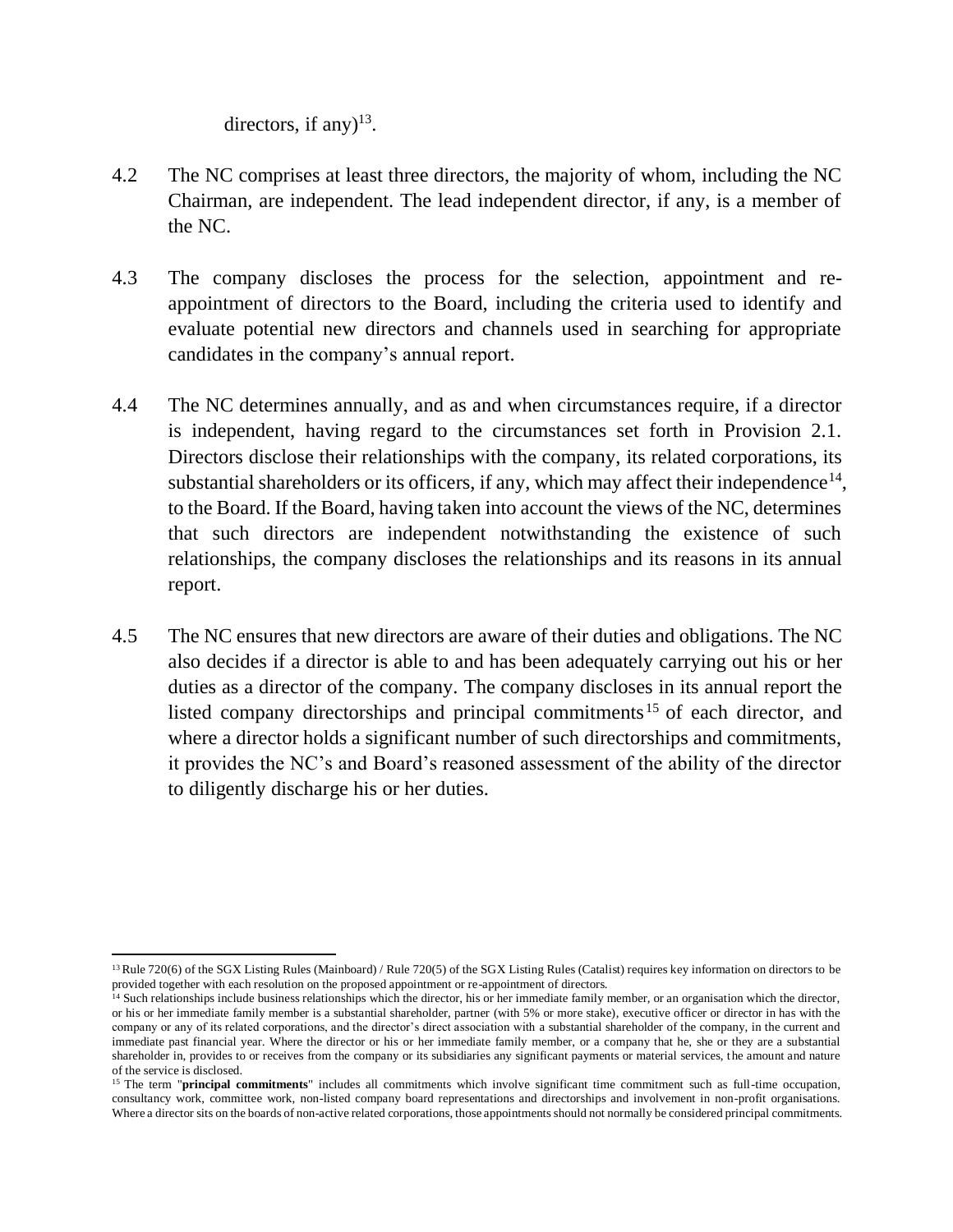### **Principle:**

5 The Board undertakes a formal annual assessment of its effectiveness as a whole, and that of each of its board committees and individual directors.

- 5.1 The NC recommends for the Board's approval the objective performance criteria and process for the evaluation of the effectiveness of the Board as a whole, and of each board committee separately, as well as the contribution by the Chairman and each individual director to the Board.
- 5.2 The company discloses in its annual report how the assessments of the Board, its board committees and each director have been conducted, including the identity of any external facilitator and its connection, if any, with the company or any of its directors.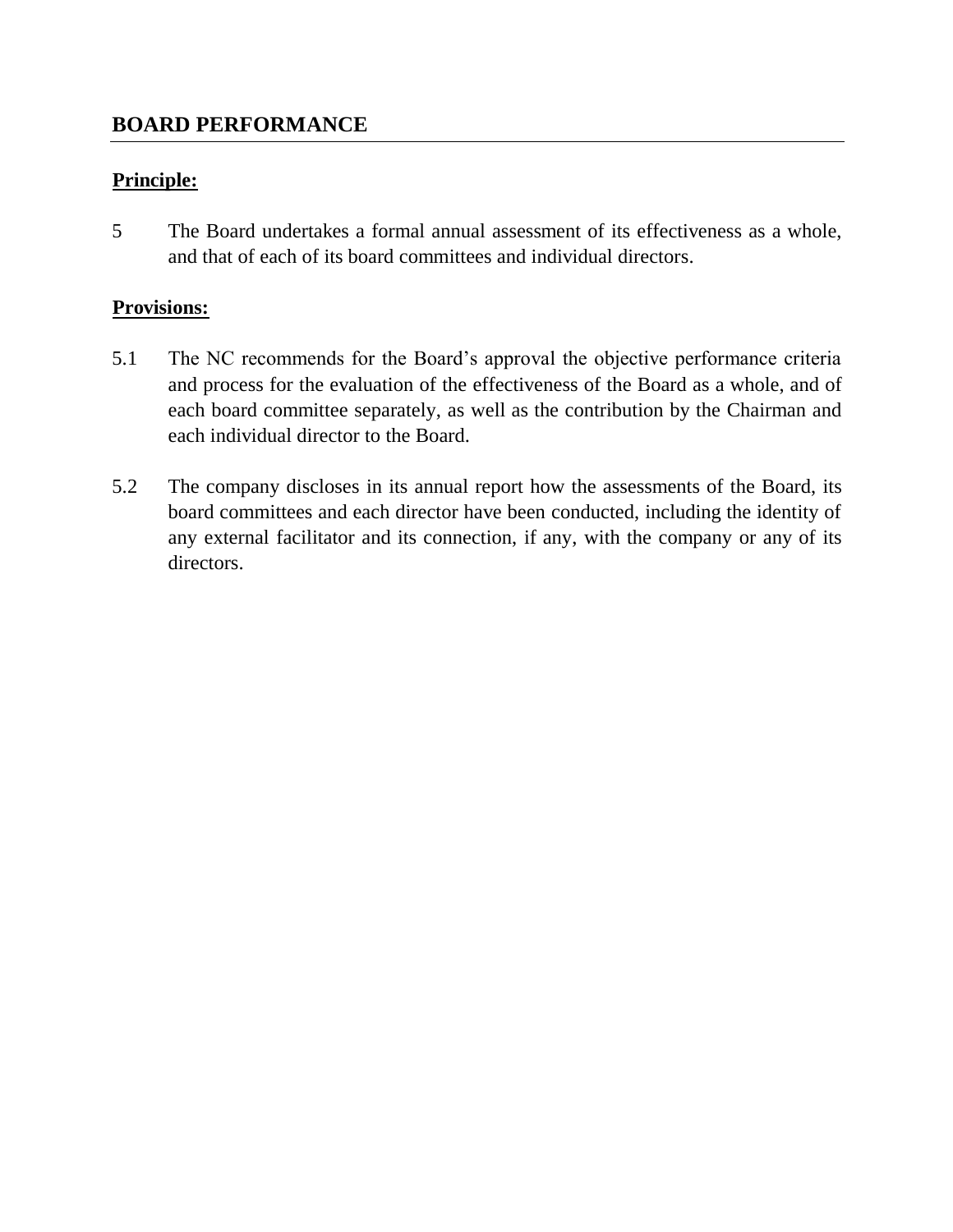# **REMUNERATION MATTERS PROCEDURES FOR DEVELOPING REMUNERATION POLICIES**

#### **Principle:**

6 The Board has a formal and transparent procedure for developing policies on director and executive remuneration, and for fixing the remuneration packages of individual directors and key management personnel. No director is involved in deciding his or her own remuneration.

#### **Provisions:**

- 6.1 The Board establishes a Remuneration Committee  $("RC")^{16}$  to review and make recommendations to the Board on:
	- (a) a framework of remuneration for the Board and key management personnel; and
	- (b) the specific remuneration packages for each director as well as for the key management personnel.
- 6.2 The RC comprises at least three directors. All members of the RC are non-executive directors, the majority of whom, including the RC Chairman, are independent.
- 6.3 The RC considers all aspects of remuneration, including termination terms, to ensure they are fair.
- 6.4 The company discloses the engagement of any remuneration consultants and their independence in the company's annual report.

# **LEVEL AND MIX OF REMUNERATION**

#### **Principle:**

7 The level and structure of remuneration of the Board and key management personnel are appropriate and proportionate to the sustained performance and value creation

 $\overline{\phantom{a}}$ <sup>16</sup> Rule 210(5)(e) of the SGX Listing Rules (Mainboard) / Rule 406(3)(e) of the SGX Listing Rules (Catalist) requires companies to establish one or more committees as may be necessary to perform the functions of an Audit Committee, a Nominating Committee and a Remuneration Committee. Each committee formed should have written terms of reference which clearly set out the authority and duties of the committee.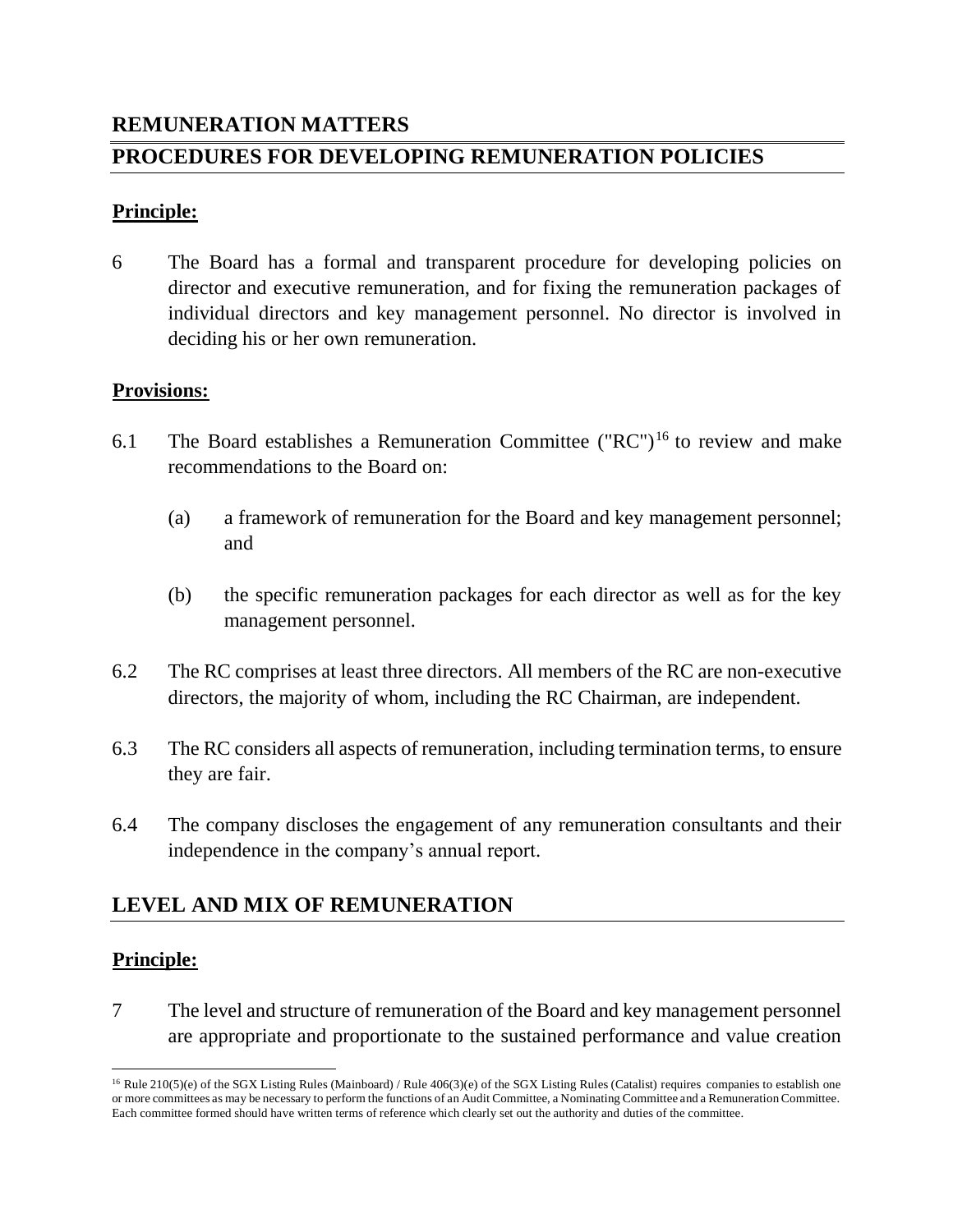of the company, taking into account the strategic objectives of the company.

### **Provisions:**

- 7.1 A significant and appropriate proportion of executive directors' and key management personnel's remuneration is structured so as to link rewards to corporate and individual performance. Performance-related remuneration is aligned with the interests of shareholders and other stakeholders and promotes the long-term success of the company.
- 7.2 The remuneration of non-executive directors is appropriate to the level of contribution, taking into account factors such as effort, time spent, and responsibilities.
- 7.3 Remuneration is appropriate to attract, retain and motivate the directors to provide good stewardship of the company and key management personnel to successfully manage the company for the long term.

# **DISCLOSURE ON REMUNERATION**

#### **Principle:**

8 The company is transparent on its remuneration policies, level and mix of remuneration, the procedure for setting remuneration, and the relationships between remuneration, performance and value creation.

- 8.1 The company discloses in its annual report the policy and criteria for setting remuneration, as well as names, amounts and breakdown of remuneration of:
	- (a) each individual director and the CEO; and
	- (b) at least the top five key management personnel (who are not directors or the CEO) in bands no wider than S\$250,000 and in aggregate the total remuneration paid to these key management personnel.
- 8.2 The company discloses the names and remuneration of employees who are substantial shareholders of the company, or are immediate family members of a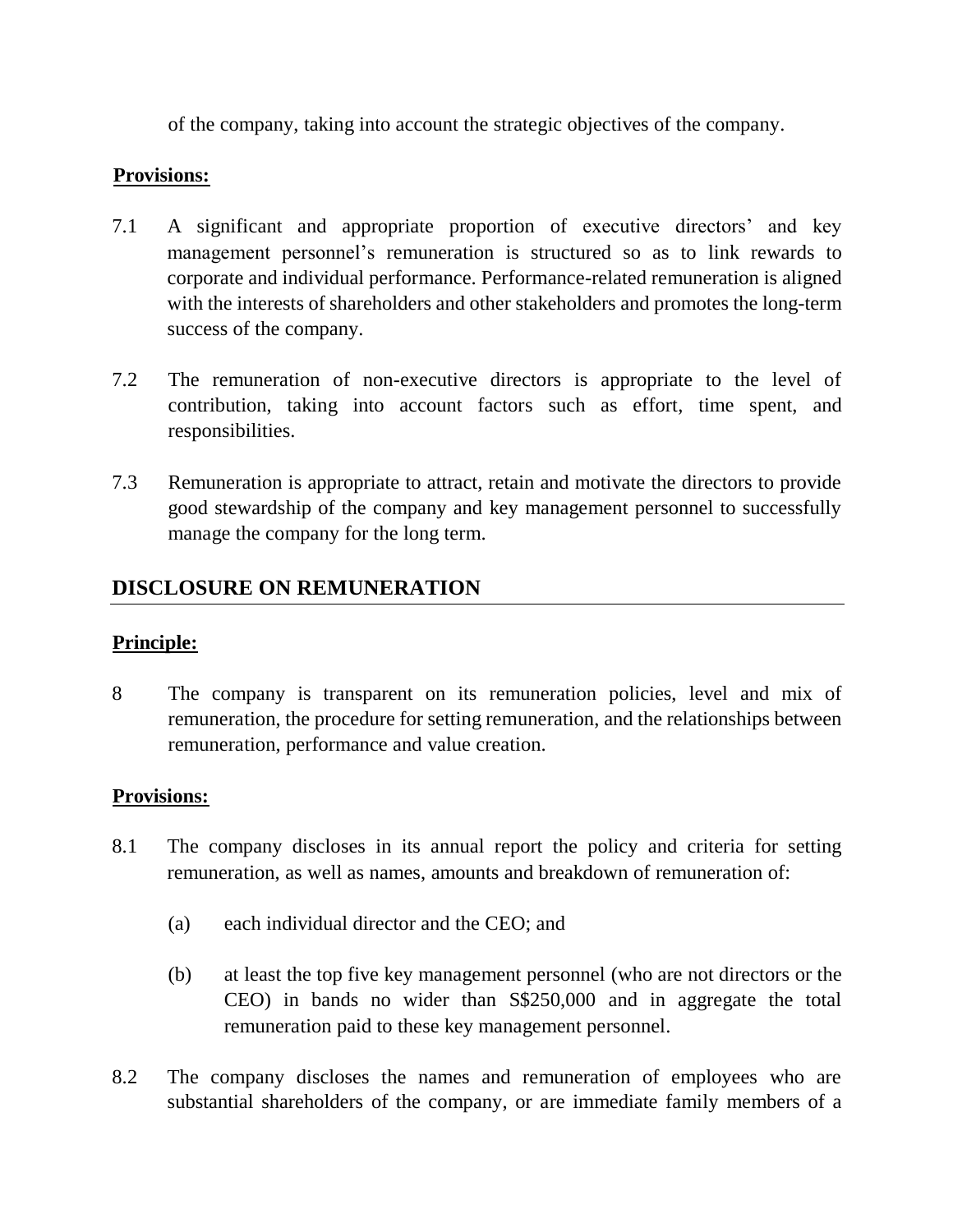director, the CEO or a substantial shareholder of the company, and whose remuneration exceeds S\$100,000 during the year, in bands no wider than S\$100,000, in its annual report. The disclosure states clearly the employee's relationship with the relevant director or the CEO or substantial shareholder.

8.3 The company discloses in its annual report all forms of remuneration and other payments and benefits, paid by the company and its subsidiaries to directors and key management personnel of the company. It also discloses details of employee share schemes.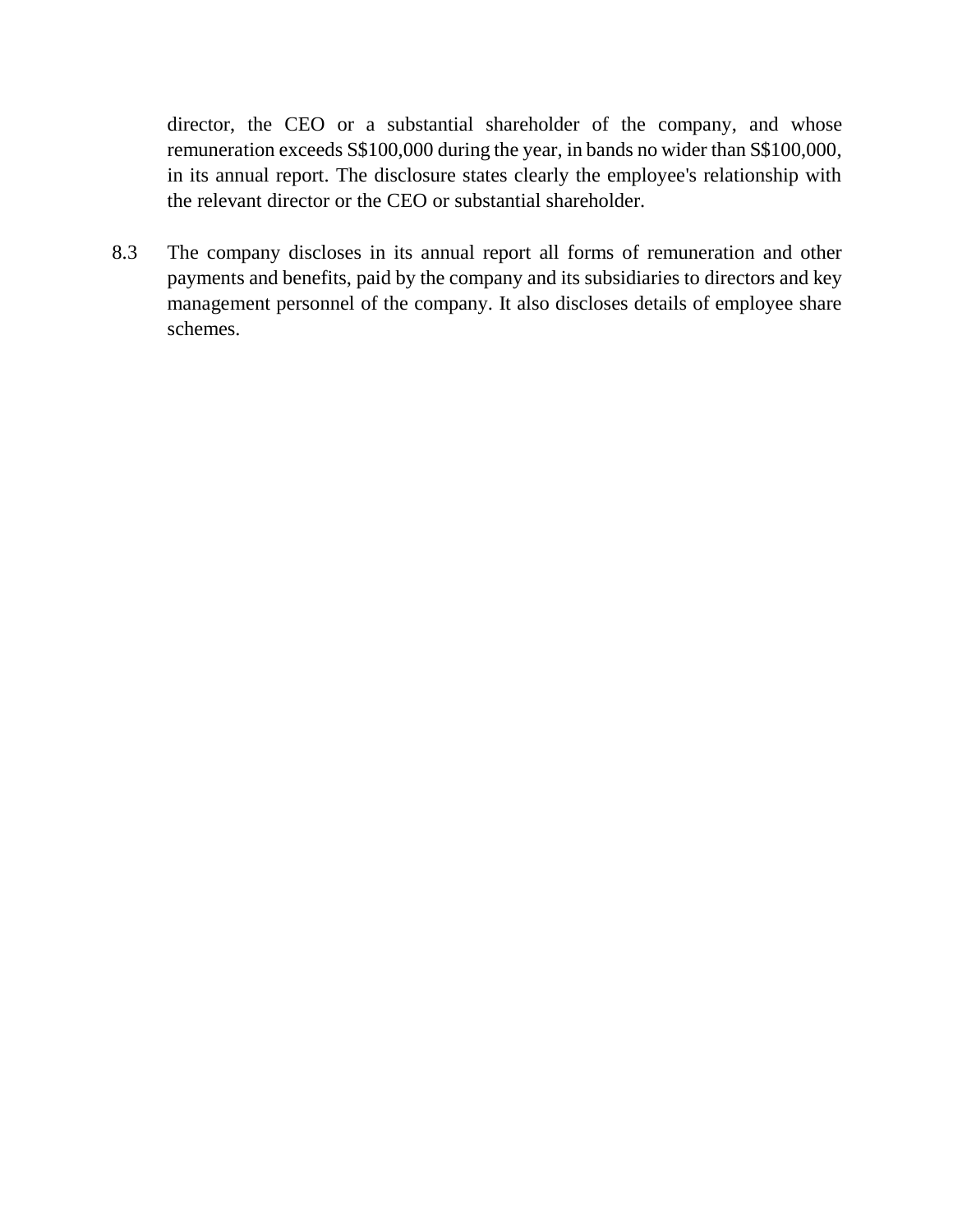# **ACCOUNTABILITY AND AUDIT RISK MANAGEMENT AND INTERNAL CONTROLS**

#### **Principle:**

9 The Board is responsible for the governance of risk and ensures that Management maintains a sound system of risk management and internal controls, to safeguard the interests of the company and its shareholders $^{17}$ .

#### **Provisions:**

- 9.1 The Board determines the nature and extent of the significant risks which the company is willing to take in achieving its strategic objectives and value creation. The Board sets up a Board Risk Committee to specifically address this, if appropriate.
- 9.2 The Board requires and discloses in the company's annual report that it has received assurance from:
	- (a) the CEO and the Chief Financial Officer ("CFO") that the financial records have been properly maintained and the financial statements give a true and fair view of the company's operations and finances; and
	- (b) the CEO and other key management personnel who are responsible, regarding the adequacy and effectiveness of the company's risk management and internal control systems.

#### **AUDIT COMMITTEE**

#### **Principle:**

 $\overline{\phantom{a}}$ 

10 The Board has an Audit Committee ("AC") <sup>18</sup> which discharges its duties objectively.

<sup>17</sup> Rule 610(5) and Rule 719(1) of the SGX Listing Rules (Mainboard) / Rule 407(4)(b) and Rule 719(1) of the SGX Listing Rules (Catalist) require the Board to comment on the adequacy and effectiveness of the company's internal controls and risk management systems, and the AC's concurrence with the Board's comments. Where either the Board or the AC comments that the issuer's group's internal controls or risk management systems have weaknesses, the issuer must provide clear disclosure on the weaknesses and the steps taken to address them.

<sup>18</sup> Rule 210(5)(e) of the SGX Listing Rules (Mainboard) / Rule 406(3)(e) of the SGX Listing Rules (Catalist) requires companies to establish one or more committees as may be necessary to perform the functions of an audit committee, a nominating committee and a remuneration committee. Each committee formed should have written terms of reference which clearly set out the authority and duties of the committee.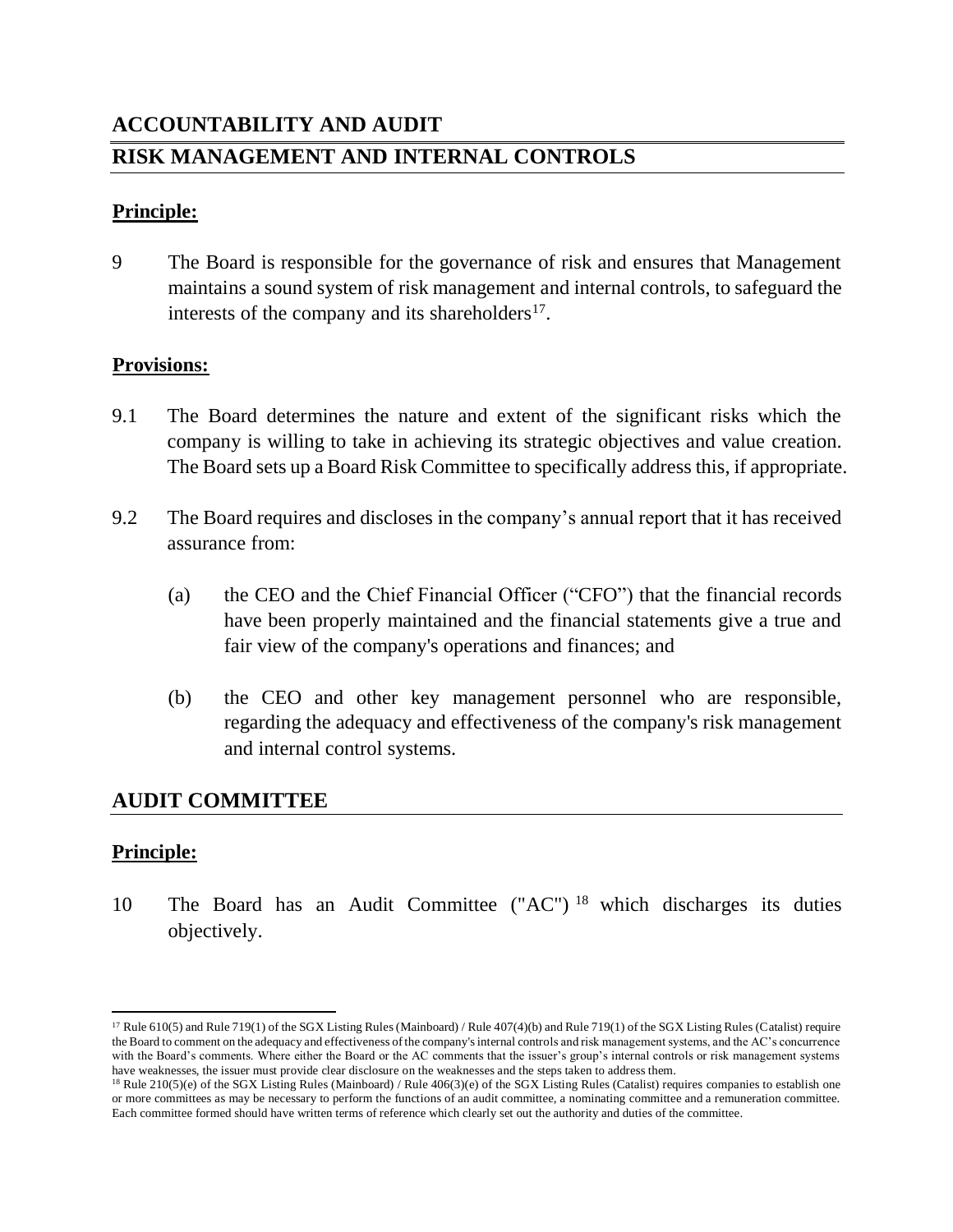#### **Provisions:**

10.1 The duties of the AC include:

- (a) reviewing the significant financial reporting issues and judgements so as to ensure the integrity of the financial statements of the company and any announcements relating to the company's financial performance;
- (b) reviewing at least annually the adequacy and effectiveness of the company's internal controls and risk management systems;
- (c) reviewing the assurance from the CEO and the CFO on the financial records and financial statements;
- (d) making recommendations to the Board on: (i) the proposals to the shareholders on the appointment and removal of external auditors; and (ii) the remuneration and terms of engagement of the external auditors;
- (e) reviewing the adequacy, effectiveness, independence, scope and results of the external audit and the company's internal audit function; and
- (f) reviewing the policy and arrangements for concerns about possible improprieties in financial reporting or other matters to be safely raised, independently investigated and appropriately followed up on. The company publicly discloses, and clearly communicates to employees, the existence of a whistle-blowing policy and procedures for raising such concerns.
- 10.2 The AC comprises at least three directors, all of whom are non-executive and the majority of whom, including the AC Chairman, are independent. At least two members, including the AC Chairman, have recent and relevant accounting or related financial management expertise or experience.
- 10.3 The AC does not comprise former partners or directors of the company's existing auditing firm or auditing corporation: (a) within a period of two years commencing on the date of their ceasing to be a partner of the auditing firm or director of the auditing corporation; and in any case, (b) for as long as they have any financial interest in the auditing firm or auditing corporation.
- 10.4 The primary reporting line of the internal audit function is to the AC, which also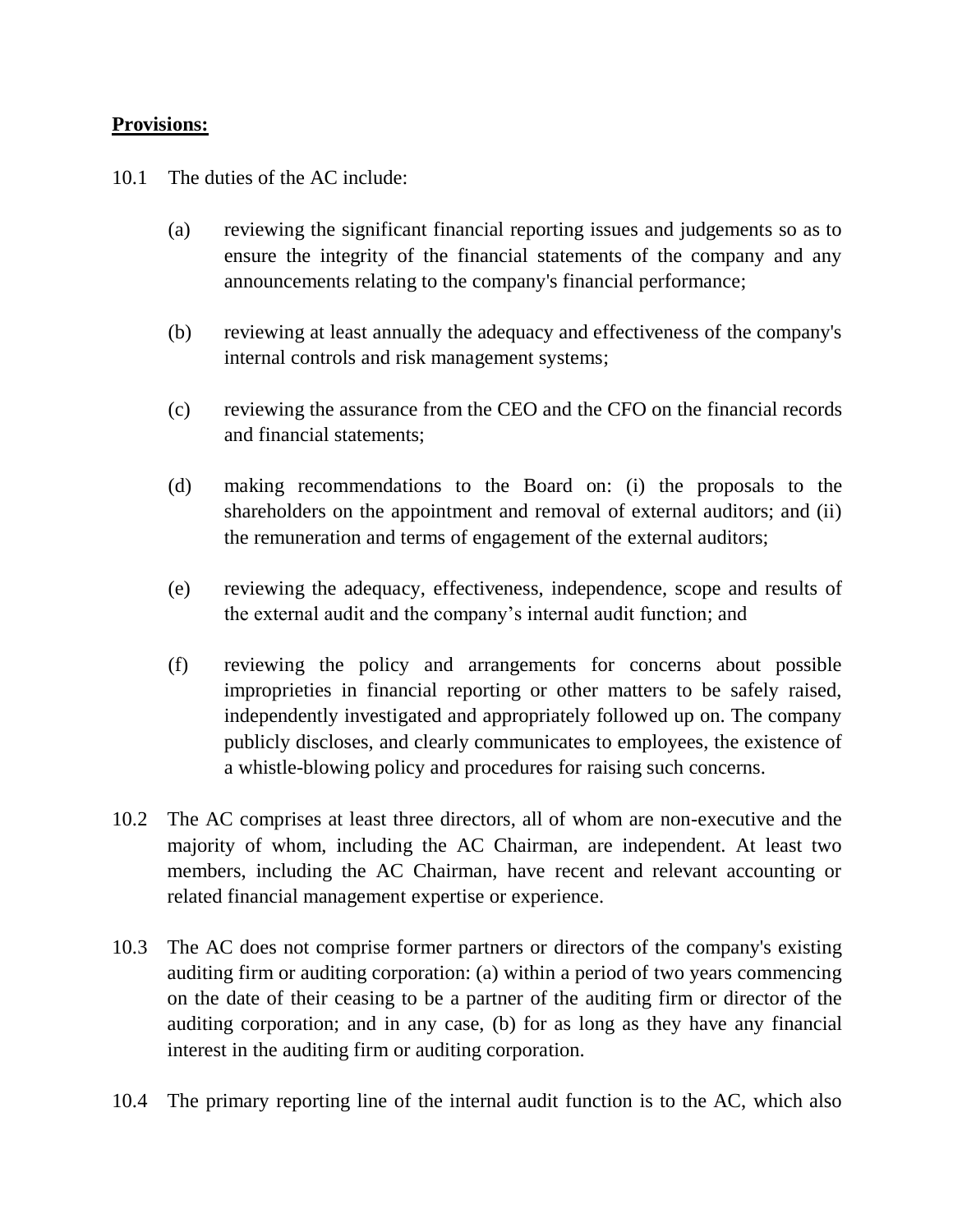decides on the appointment, termination and remuneration of the head of the internal audit function. The internal audit function has unfettered access to all the company's documents, records, properties and personnel, including the AC, and has appropriate standing within the company.

10.5 The AC meets with the external auditors, and with the internal auditors, in each case without the presence of Management, at least annually.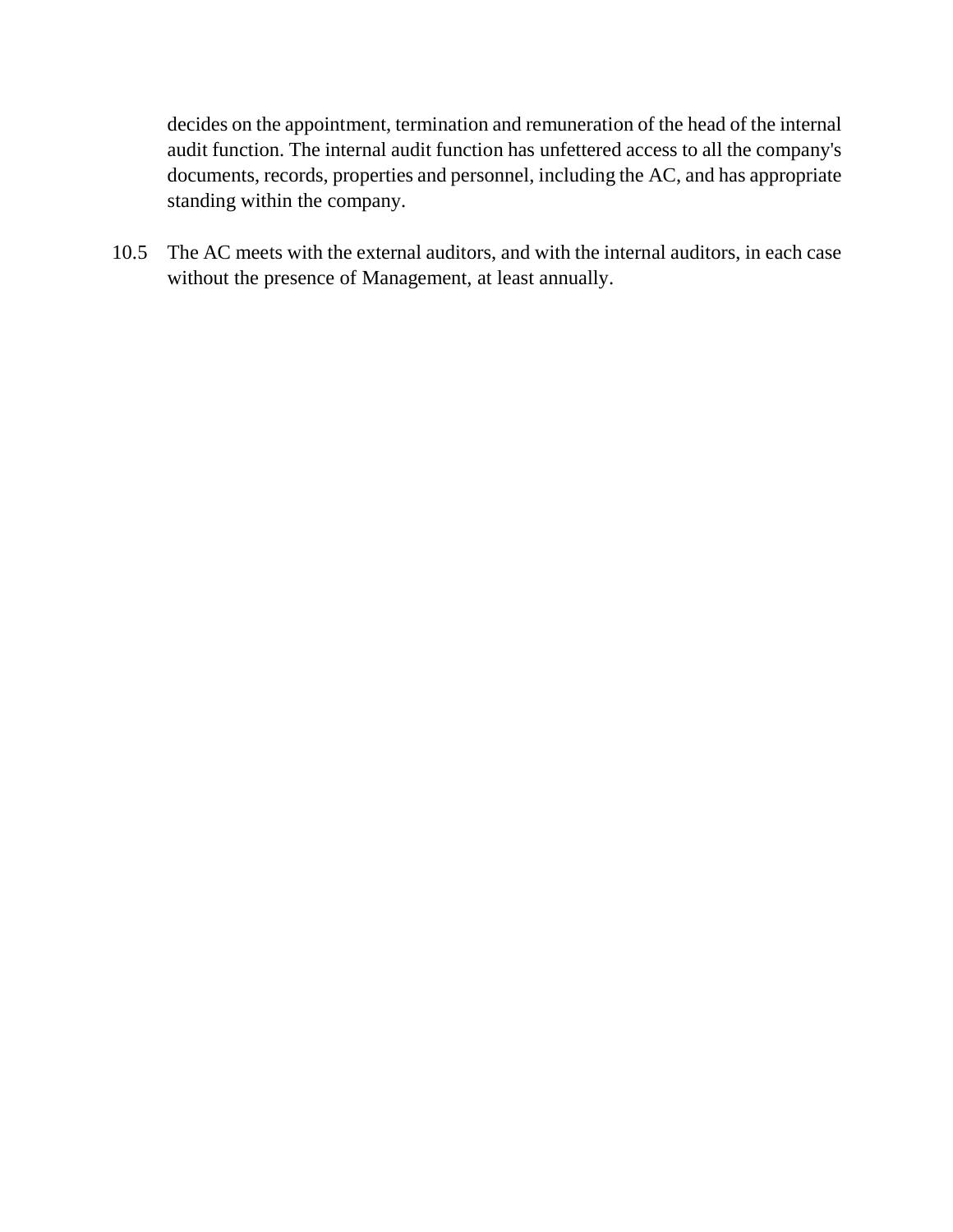# **SHAREHOLDER RIGHTS AND ENGAGEMENT SHAREHOLDER RIGHTS AND CONDUCT OF GENERAL MEETINGS**

#### **Principle:**

11 The company treats all shareholders fairly and equitably in order to enable them to exercise shareholders' rights and have the opportunity to communicate their views on matters affecting the company. The company gives shareholders a balanced and understandable assessment of its performance, position and prospects.

- 11.1 The company provides shareholders with the opportunity to participate effectively in and vote at general meetings of shareholders and informs them of the rules governing general meetings of shareholders.
- 11.2 The company tables separate resolutions at general meetings of shareholders on each substantially separate issue unless the issues are interdependent and linked so as to form one significant proposal. Where the resolutions are "bundled", the company explains the reasons and material implications in the notice of meeting.
- 11.3 All directors attend general meetings of shareholders, and the external auditors are also present to address shareholders' queries about the conduct of audit and the preparation and content of the auditors' report. Directors' attendance at such meetings held during the financial year is disclosed in the company's annual report.
- 11.4 The company's Constitution (or other constitutive documents) allow for absentia voting at general meetings of shareholders.
- 11.5 The company publishes minutes of general meetings of shareholders on its corporate website as soon as practicable. The minutes record substantial and relevant comments or queries from shareholders relating to the agenda of the general meeting, and responses from the Board and Management.
- 11.6 The company has a dividend policy and communicates it to shareholders<sup>19</sup>.

 $\overline{\phantom{a}}$ <sup>19</sup> Rule 704(24) SGX Listing Rules (Mainboard)/ Rule 704(23) of the SGX Listing Rules (Catalist) requires that in the event that the Board decides not to declare or recommend a dividend, the company must expressly disclose the reason(s) for the decision together with the announcement of the financial statements.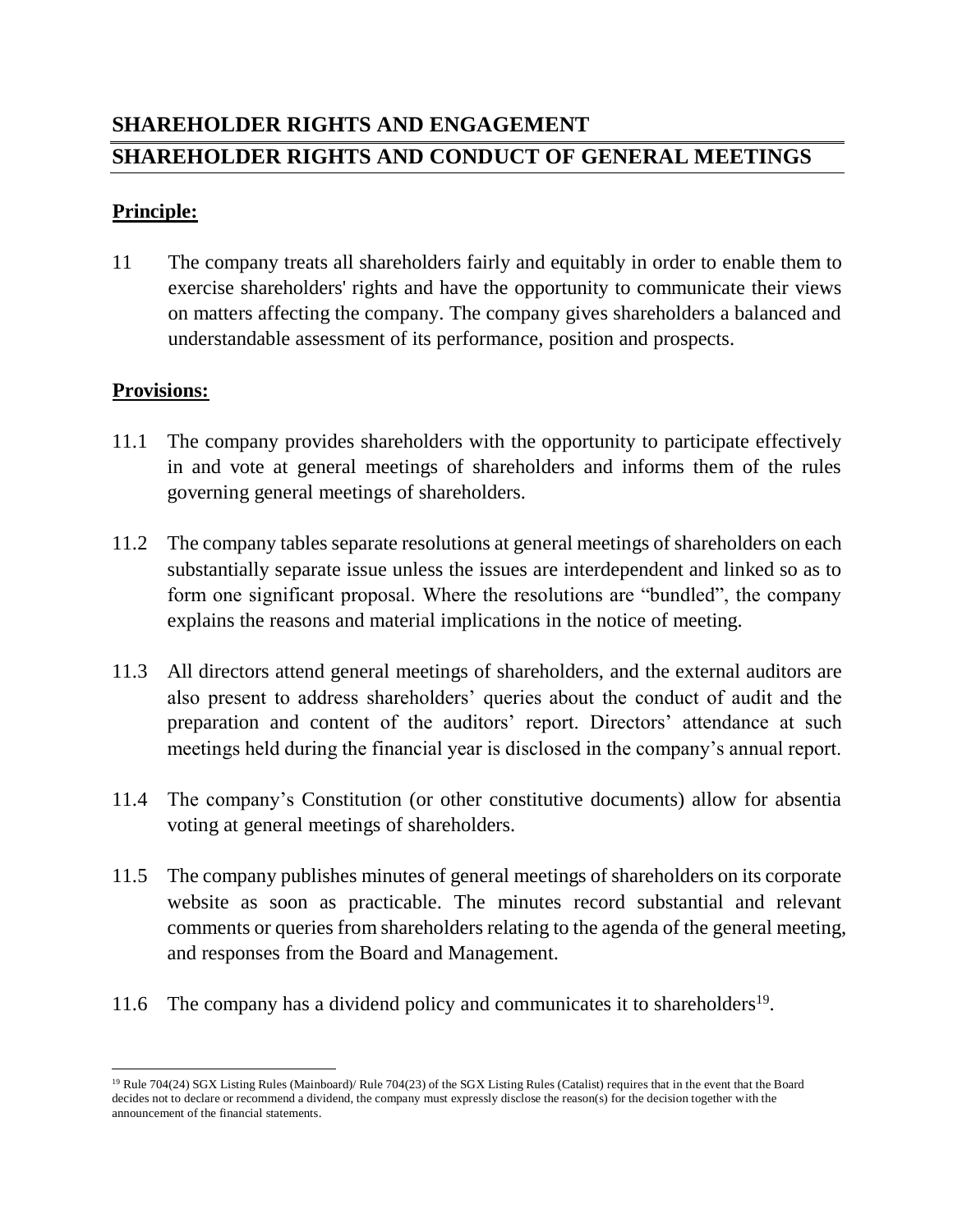## **Principle:**

12 The company communicates regularly with its shareholders and facilitates the participation of shareholders during general meetings and other dialogues to allow shareholders to communicate their views on various matters affecting the company.

- 12.1 The company provides avenues for communication between the Board and all shareholders, and discloses in its annual report the steps taken to solicit and understand the views of shareholders.
- 12.2 The company has in place an investor relations policy which allows for an ongoing exchange of views so as to actively engage and promote regular, effective and fair communication with shareholders.
- 12.3 The company's investor relations policy sets out the mechanism through which shareholders may contact the company with questions and through which the company may respond to such questions.